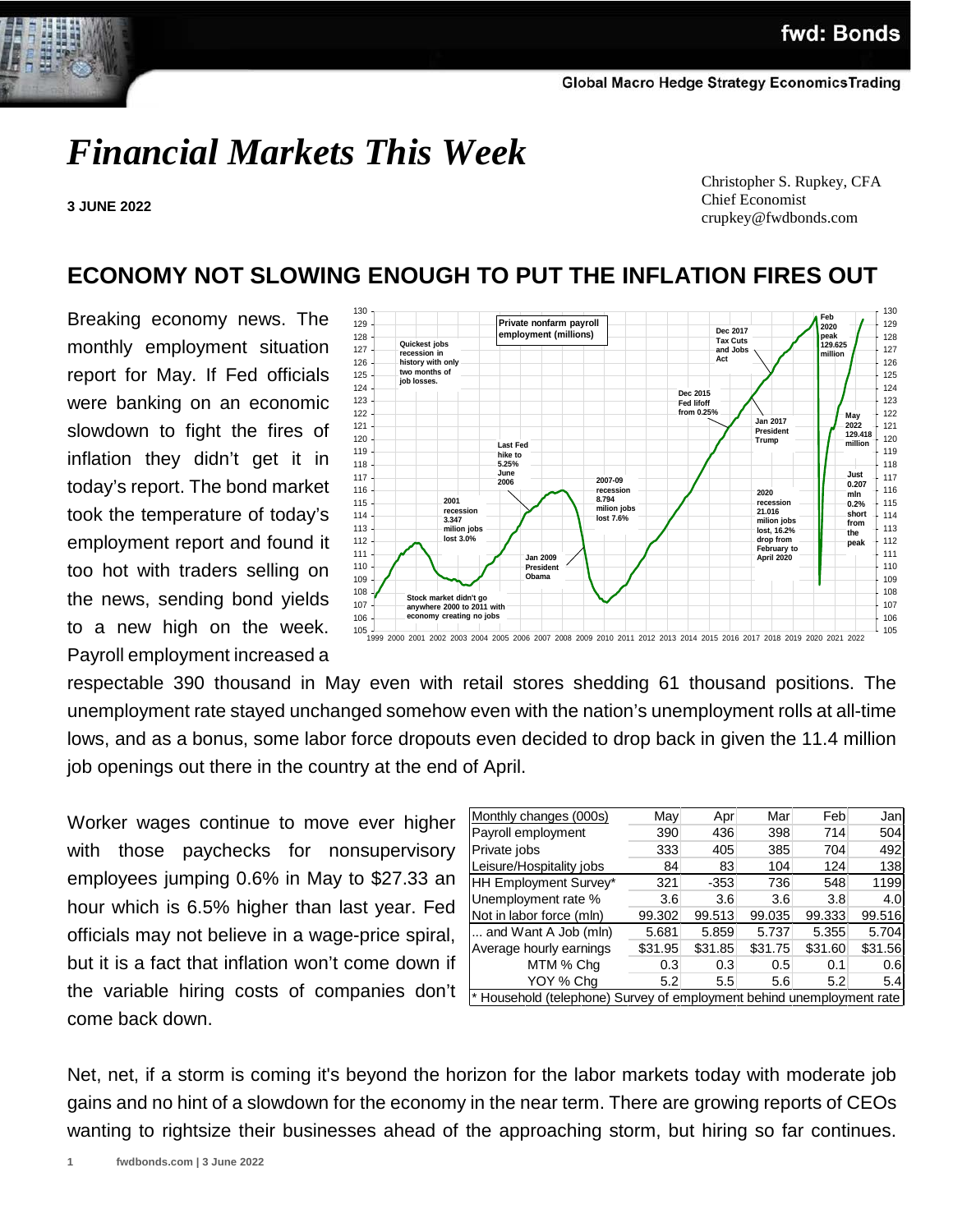There are still dangers out there where the storm warnings for the economy could change to hurricane alerts if the Fed overdoes it with too many rate hikes. But the bottom line is the economy is miles away from being wrecked on the shores of recession with the economy continuing to hire workers at this fast of a clip. In recession, the payroll jobs count doesn't go up, it goes down. Hard. The Fed's work is not done, the only question left is how high they send interest rates above the neutral 2.5% level. Fed officials are human and it looks like they are close to losing patience with the persistence of inflation that wrecks all the economy's boats. For today, the economy is not slowing enough to put the inflation fire out. Bet on it. The bond market is.

P.S. Some of the dropouts dropped back in this month so the participation rate nudged up to 62.3% from 62.2%. Participation is going down because the 58 to 76 year old baby boomers are retiring. Only politicians and Fed officials think if more workers came into the labor force, then there would be downward pressure on wages/inflation.





**2 fwdbonds.com | 3 June 2022**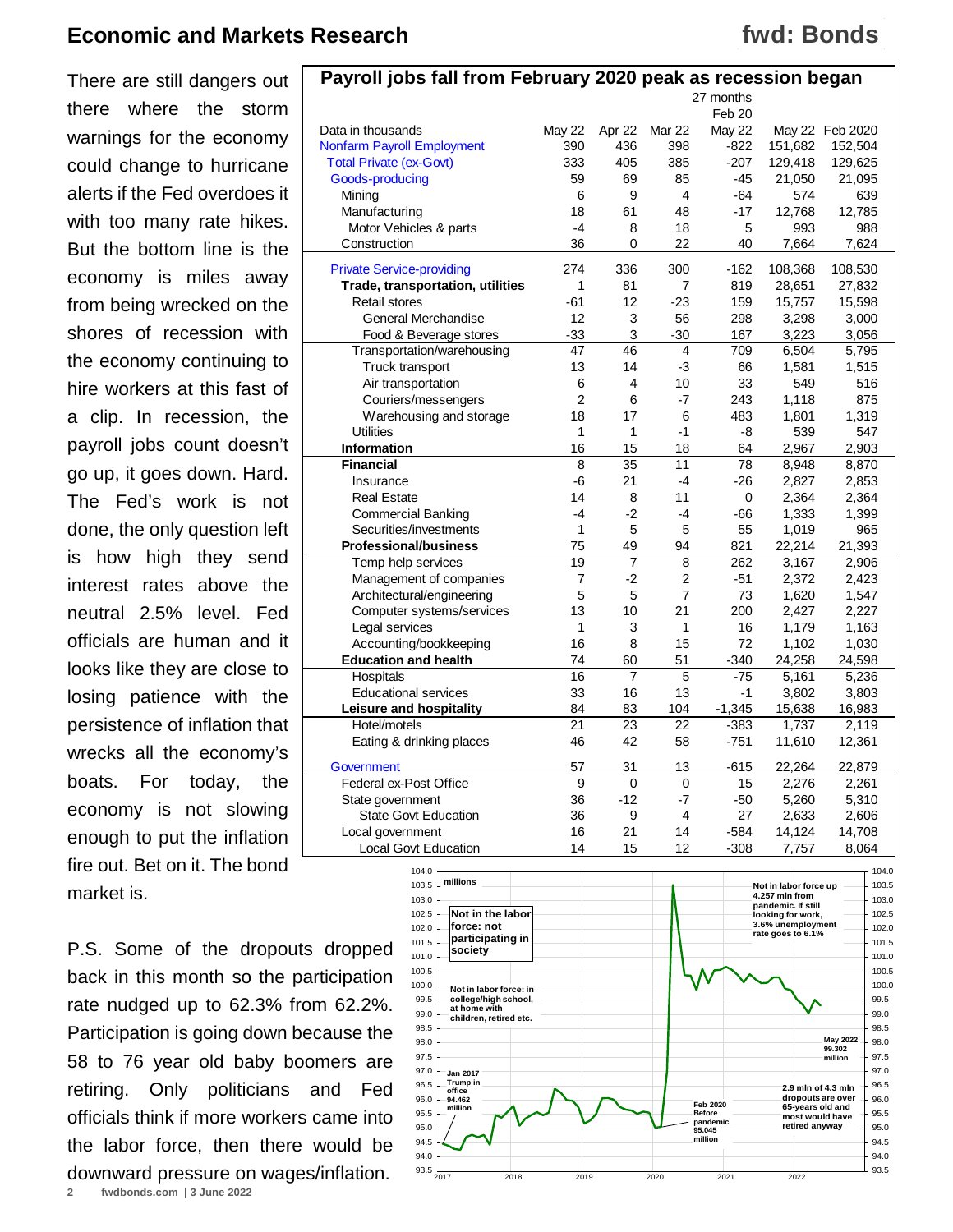## **INTEREST RATES**



Bond yields crept higher all week long. More 50 bps rate hikes, no rest for the weary until the Fed gets rates to 2.5% neutral, and stronger than expected economic data that means for the market anyway that the Fed has to keep going. 10-year yields closed 2.94% up 20 bps from 2.745% last Friday. The ISM manufacturing survey was expected to fall but rose to 56.1 in May from 55.5 in April (the survey said employment was contracting but Friday's jobs report said +18K mfg jobs). Nonfarm payroll jobs were 390K and bonds fell immediately. After rallying 6.6% last week, the [S&P 500 fell](https://www.fwdbonds.com/images/The_Stock_Show_.mp4) 1.2% this week. Everyone is waiting for the economy to slow so the Fed will pause. A Musk email Friday said there would be a 10% cut of employees; Tesla fell 9.2% to \$703.92—peak was \$1,243.49 last November.

## **Amazon AMZN down 26.6% YTD**

The stock was trading a little below \$2,900 on April 28 before first quarter earnings. From last year's record high in July, the stock was down as much as 46.3% at the worst point last month. Earnings were \$3.669 billion, but were negative after accounting for AWS operating income of \$6.518 billion. Without AWS, operating income has been negative for three straight quarters. Net sales were down to \$116.4 billion in Q1 2022, about normal after the holidays. Amazon expects sales \$116 to \$121

billion in Q2 2022 assuming Prime Day in Q3.



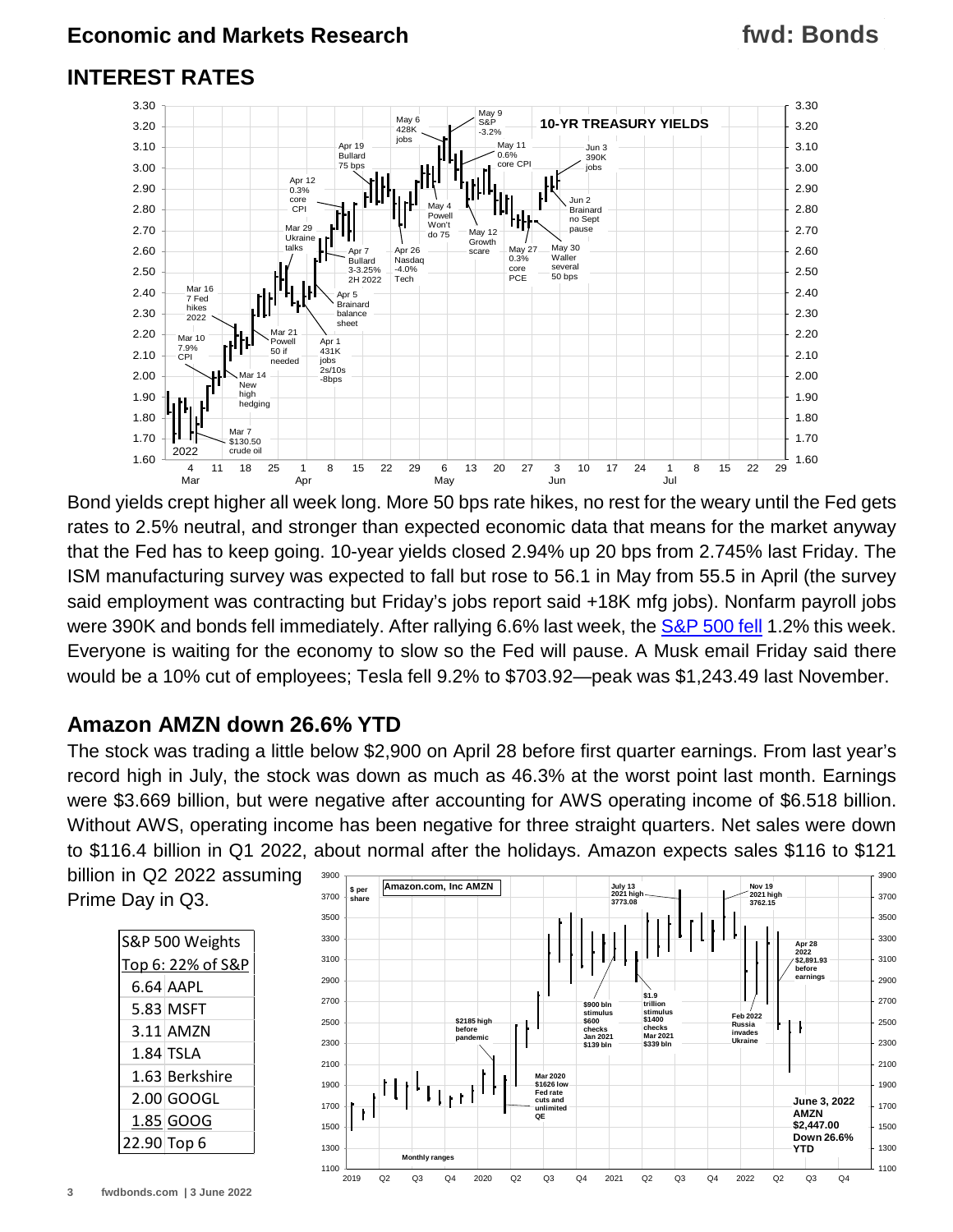## **FEDERAL RESERVE POLICY**

The Fed meets on June 14-15, 2022 to consider its monetary policy. It would be a shock if they did not hike 50 bps on June 15, and another 50 bps on July 27 as well to put the Fed funds rate at 2.0% in August 2022. Maybe put another 50 bps on the table for the September 20-21 meeting after this week's news: sounds like a majority might want to front-load rates until they get to neutral which is a 2.5% Fed funds rate and the sooner they get to neutral the better. Expeditiously as the Fed Chair called it.

[Fed Governor Waller speaking](https://www.federalreserve.gov/newsevents/speech/waller20220530a.htm) 11am ET Monday mentioned he supported tightening another 50 bps

| <b>Selected Fed assets and liabilities</b>                |          |          |          |          |           |  |  |
|-----------------------------------------------------------|----------|----------|----------|----------|-----------|--|--|
| Fed H.4.1 statistical release                             |          |          |          |          | 2020**    |  |  |
| billions, Wednesday data                                  | 1-Jun    | 25-May   | 18-May   | 11-Mav   | pre-Covid |  |  |
| <b>Factors adding reserves</b>                            |          |          |          |          |           |  |  |
| U.S. Treasury securities                                  | 5770.779 | 5769.417 | 5768.021 | 5766.625 | 2523.031  |  |  |
| Federal agency debt securities                            | 2.347    | 2.347    | 2.347    | 2.347    | 2.347     |  |  |
| Mortgage-backed securities (MBS)                          | 2707.446 | 2707.446 | 2733.823 | 2715.021 | 1371.846  |  |  |
| Repurchase agreements                                     | 0.000    | 0.000    | 0.000    | 0.000    | 242.375   |  |  |
| Primary credit (Discount Window)                          | 0.870    | 0.913    | 0.856    | 0.834    | 0.011     |  |  |
| Paycheck Protection Facility                              | 19.792   | 20.204   | 20.537   | 20.929   |           |  |  |
| Corporate Credit Facility (CCF)                           | 0.000    | 0.000    | 0.000    | 0.000    |           |  |  |
| Municipal Liquidity Facility                              | 5.536    | 5.535    | 6.661    | 6.660    |           |  |  |
| Main Street Lending Program                               | 26.676   | 26.665   | 28.438   | 28.651   |           |  |  |
| Term Asset-Backed Facility (TALF II)                      | 2.195    | 2.288    | 2.466    | 2.466    |           |  |  |
| Central bank liquidity swaps                              | 0.183    | 0.209    | 0.219    | 0.222    | 0.058     |  |  |
| <b>Federal Reserve Assets</b>                             | 8964.6   | 8963.8   | 8995.5   | 8991.6   | 4360.0    |  |  |
| 3-month Libor % SOFR %                                    | 0.80     | 0.78     | 0.79     | 0.78     | 1.15      |  |  |
| <b>Factors draining reserves</b>                          |          |          |          |          |           |  |  |
| Currency in circulation                                   | 2280.223 | 2275.926 | 2273.025 | 2273.743 | 1818.957  |  |  |
| <b>Term Deposit Facility</b>                              | 0.000    | 0.000    | 0.000    | 0.000    | 0.000     |  |  |
| U.S. Treasury Account at Fed                              | 780.575  | 801.714  | 866.726  | 919.331  | 372.337   |  |  |
| Treasury credit facilities contribution                   | 17.940   | 17.940   | 21.258   | 21.258   |           |  |  |
| Reverse repurchases w/others                              | 1965.015 | 1995.750 | 1973.373 | 1876.119 | 1.325     |  |  |
| <b>Reserve Balances (Net Liquidity)</b>                   | 3357.395 | 3315.018 | 3297.142 | 3295.680 | 1779.990  |  |  |
| Treasuries within 15 days                                 | 67.188   | 74.558   | 82.052   | 125.895  | 21.427    |  |  |
| Treasuries 16 to 90 days                                  | 331.056  | 349.105  | 346.689  | 286.505  | 221.961   |  |  |
| Treasuries 91 days to 1 year                              | 833.614  | 774.087  | 768.924  | 802.274  | 378.403   |  |  |
| Treasuries over 1-yr to 5 years                           | 2083.210 | 2117.024 | 2116.508 | 2123.737 | 915.101   |  |  |
| Treasuries over 5-yrs to 10 years                         | 1026.609 | 1028.423 | 1027.982 | 1018.099 | 327.906   |  |  |
| Treasuries over 10-years                                  | 1429.102 | 1426.220 | 1425.865 | 1410.114 | 658.232   |  |  |
| **March 11, 2020 start of coronavirus lockdown of country |          |          |          |          |           |  |  |

for "several" meetings, superexpeditiously, or more than just the two 50 bps hikes on the table in June and July. On Thursday, Fed Vice Chair Brainard gave an interview on CNBC where it "was very hard to see the case" for a pause in September. Stocks fell to the low on the day although were unable to break Wednesday's low. For all we know stocks like a front-loading Fed policy now. For actual September Fed meeting rate hike odds, we can use the August and October Fed funds futures contracts. Friday, May 27 there was a 35 bps difference between August and October, 39.5 bps Tuesday after Waller, 41 bps on Wednesday after nobody, and 41 bps at Thursday's close after Brainard and before jobs report Friday. We guess Fed funds futures traders didn't read the Brainard stories on the wire about no pause, although she said 25 or 50 what's the difference, we mean, they will be data dependent on whether more or less is needed still in September.

On Friday after 390K jobs, the August-October Fed funds futures spread settled at 41.5 bps. At the end of the day, not completely pricing in 50 bps on September 21 where last Friday it was 35 bps. 37.5 means you can toss a coin on odds of whether September is 25 or 50 bps. Brainard also mentioned QT was worth two or three rate hikes. The only way to measure that is by looking at 10-year yields which move for a variety of reasons:



the biggest reason for bond yields moving up currently is the guessing game on whether the Fed goes above neutral to 3.5% or higher to 5.25% like it did in the housing bubble economy in 2006. QT started June 1 with \$5.770 trillion Treasuries on the balance sheet. Stay tuned.

## **fwd: Bonds**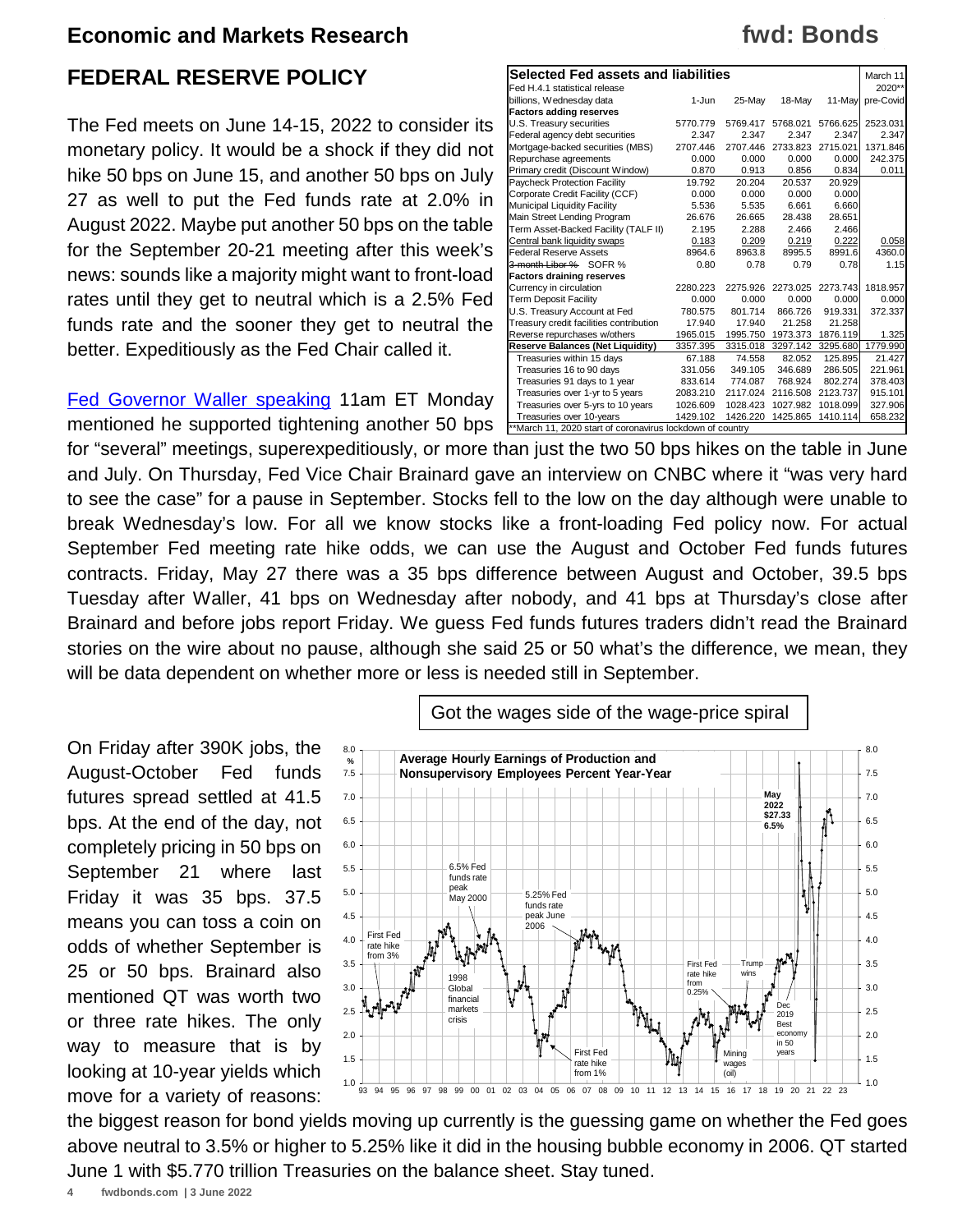## **fwd: Bonds**

## **OTHER ECONOMIC NEWS**

## **Consumer isn't confident they can afford a place to call home (Tuesday)**

Breaking economy news. The Conference Board survey of consumer confidence fell to 106.4 in May from 108.6 in April. Consumer confidence is sliding in part due to housing affordability where home prices continue to rise roughly 20 percent above prior year levels. The labor market hasn't cracked yet with the Fed trying to whip inflation now with aggressive 50 bps rate hikes, but fewer consumers say jobs are plentiful with a reading of 51.8% in May down from 54.8% in April, and 12.5% say jobs are actually hard to get versus 10.1% the month before. There is still a mixed reading between the competing surveys of consumer attitudes from the Conference Board and the University of Michigan survey, where the latter survey's depressed readings are at levels that are rarely seen outside of economic recessions.

Net, net, a sharp change in the public's perception of the labor market is starting to dampen consumer confidence. We believe confidence is also down because it is increasingly more difficult to find a home that average Amercians can afford as the Fed's rate hikes have done nothing to stop the out of control housing inflation. The consumer isn't confident they can afford a place to call home that is for sure.

The house is on fire literally from inflation where the Fed's belt-tightening is doing nothing to stop the housing bubble from getting bigger and bigger. Home valuations rise steadily in the long run, but if you buy at the wrong time before the bubble bursts, you could be under water in your real estate investment for years or even a decade. It's a tricky time for home buyers and their continued caution could likely slow the overall economy later this year. Stay tuned. Story developing.

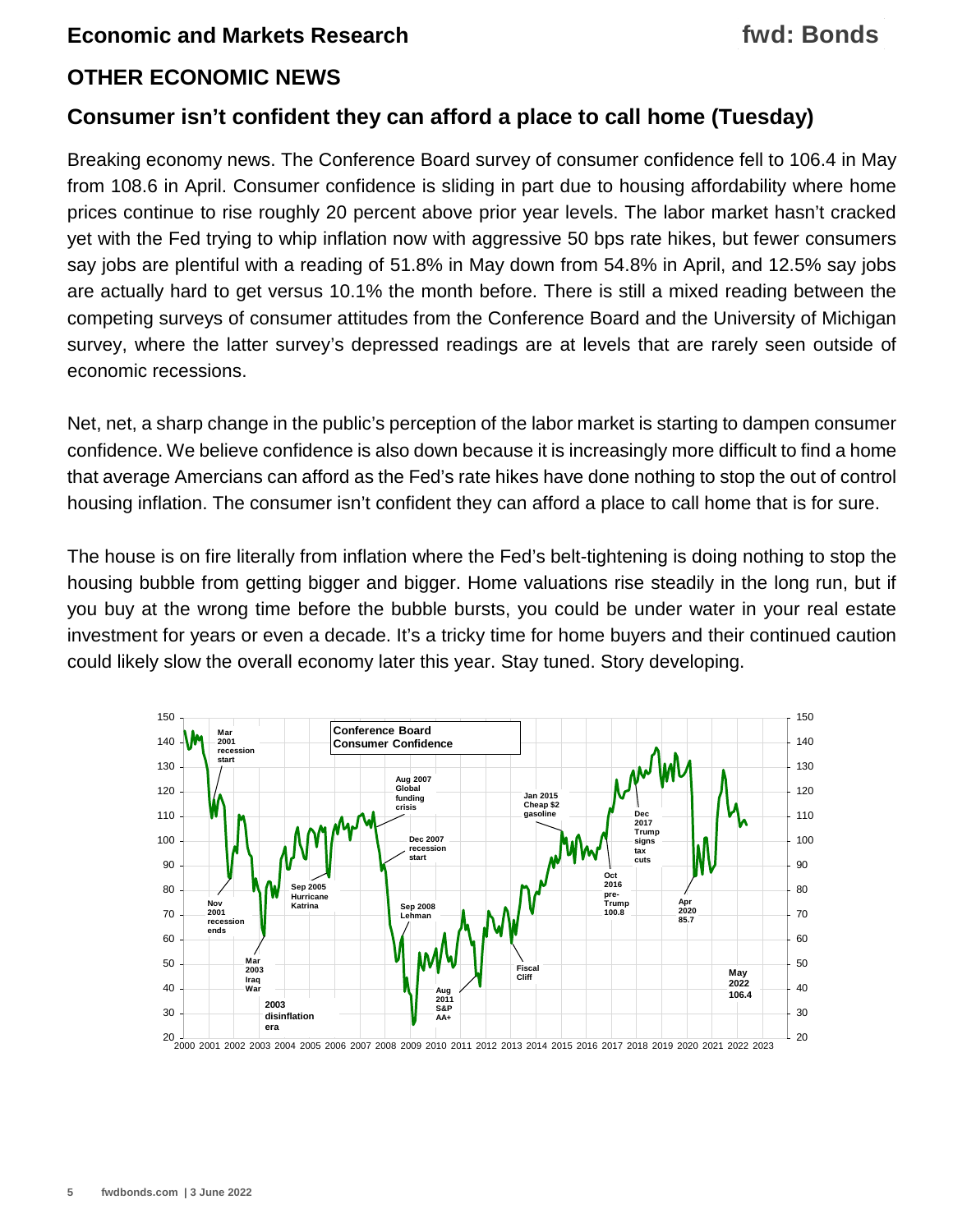## **fwd: Bonds**

## **Too many jobs, too much factory production, Fed please try harder (Wednesday)**

Breaking economy news. Too many jobs, too much opportunity for Americans to better their lives this month, so Fed officials will have to aim their anti-inflation measures better in order to achieve an economic slowdown. 11.400 million jobs wanted by employers at the end of April, and March was revised to a new record high of 11.855 million where a month ago the count was 11.549 million. Guess it looks like 50 bps rate hikes will be



needed for several meetings now as one Fed governor said Monday when the market was on holiday.

Don't look to factories to slow down in the months ahead. The ISM manufacturing index bumped back up to 56.1 in May from 55.4 in April. While the index is down from the pandemic recovery highs, factory output is still expanding as long as the index is above 50. Every industry is growing except for Furniture and related products which is decreasing. Maybe the weakness is housing related with home sales down, although furniture prices are through the roof and maybe there is some need for more output from the American



furniture industry which has lost its share of the market dramatically the last two decades due to cheaper imports. New orders were strong and employment is suddenly in decline at 49.6 in May from 50.9 in April. We will find out on Friday with the release of the May Employment Situation report from

the BLS. We guess it is all relative because the Jolts data this morning show manufacturers have posted 996 thousand job openings at the end of April up from 877 thousand in March. Doesn't sound like hiring at factories is in decline unless it is from the Musk workers told to go pretend to work somewhere else. We continue

| <b>ISM manufacturing index</b> |               |        |               |        |  |  |  |  |  |
|--------------------------------|---------------|--------|---------------|--------|--|--|--|--|--|
|                                | <b>May 22</b> | Apr 22 | <b>Mar 22</b> | Feb 22 |  |  |  |  |  |
| PMI index                      | 56.1          | 55.4   | 57.1          | 58.6   |  |  |  |  |  |
| Prices                         | 82.2          | 84.6   | 87.1          | 75.6   |  |  |  |  |  |
| Production                     | 54.2          | 53.6   | 54.5          | 58.5   |  |  |  |  |  |
| New orders                     | 55.1          | 53.5   | 53.8          | 61.7   |  |  |  |  |  |
| Supplier deliveries            | 65.7          | 67.2   | 65.4          | 66.1   |  |  |  |  |  |
| Employment                     | 49.6          | 50.9   | 56.3          | 52.9   |  |  |  |  |  |
| <b>Export orders</b>           | 52.9          | 52.7   | 53.2          | 57.1   |  |  |  |  |  |

to work from home. Net, net, the jury is out on whether the Biden administration can take on inflation without sacrificing the employment gains made during the recovery from the pandemic even if inflation is really the Fed's job. Today's job openings report and the ISM manufacturing survey show the economy is not slowing appreciably and the labor market remains very, very strong with over two jobs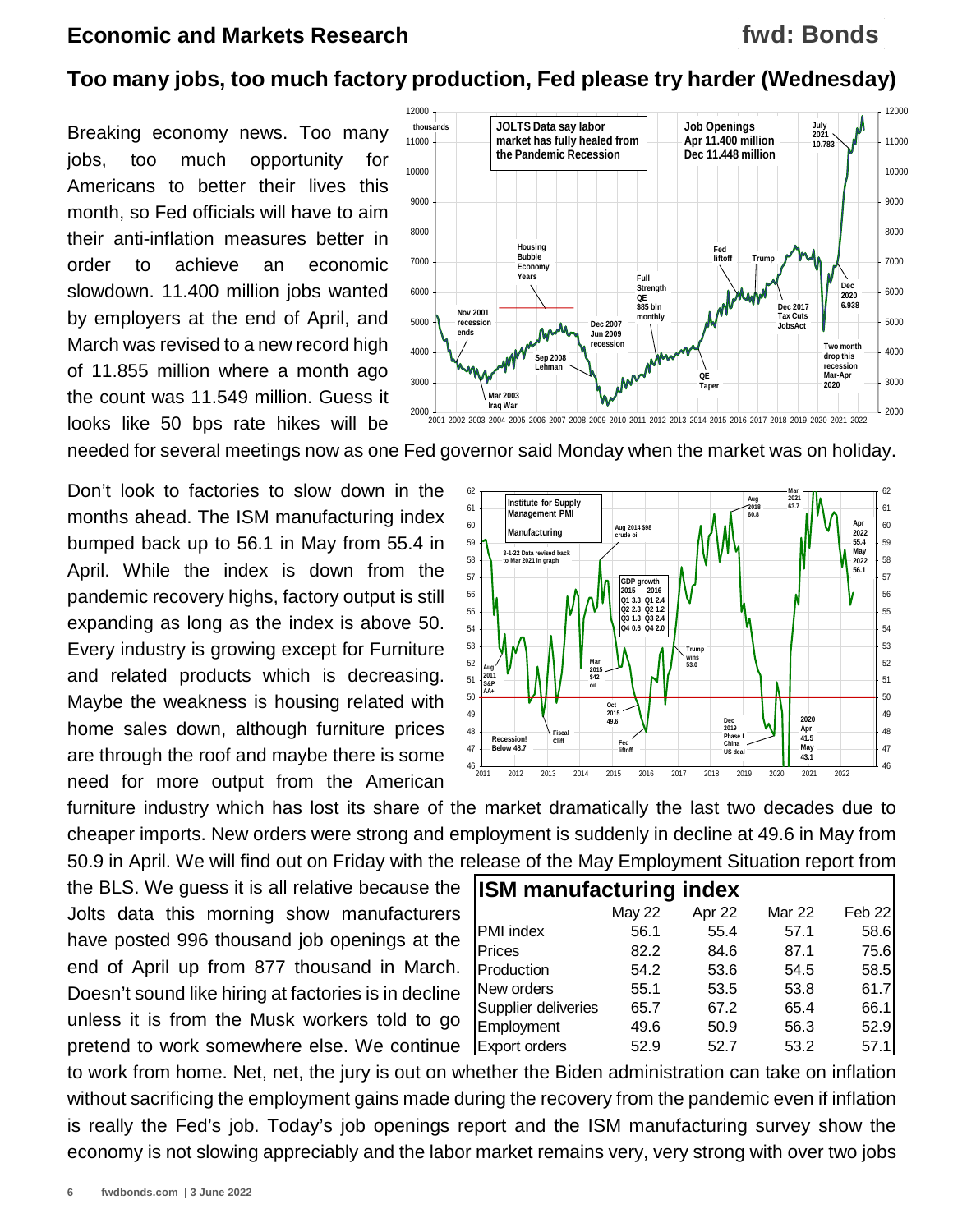available for the 5.941 million unemployed in April. Job openings are on the front lines of the Fed's inflation fight. Powell said while it is not easy to do, his tightening policies are meant to slow demand in the economy to the point where job openings move down "substantially." Maybe Powell could be more direct and ask companies to stop hiring. The bottom line is there are too many jobs, too much factory production, Fed please try harder.



**Thursday Jobless claims** were somewhat elevated in the May 19 week at 218 thousand, but have now fallen back two weeks in a row and are lower now at 200 thousand in the May 28 week. A widely-watched private nonfarm payroll survey estimates job creation has slowed to 128 thousand in

May where the monthly payroll jobs estimate due Friday is about 300 thousand. The labor market may be cooling or at least it is not creating as many new opportunities for the unemployed, but the only industries seeing a decline in employment are construction and information which is understandable with Fed rate hikes hitting the housing sector and social media companies doing some layoffs.



Net, net, job gains across the country are slowing, but few workers are actually losing their jobs. This isn't a soft-landing or a hard-landing for the economy yet. No sign of company layoffs means the labor market isn't loosening up as much as Fed officials were hoping. Monetary policy tightening works by curbing economic demand, but the labor market is still going great guns and there is no diminution in the demand for more workers. There are millions of help-wanted signs posted all across the country so the Federal Reserve's job is not done yet and interest rates will continue to be front-loaded until the economy slows back down and inflation falls. Jobless claims were higher a couple weeks ago stoking some fears that the economy had suddenly hit a soft patch, but today's data indicate that a storm is not brewing in the labor markets. Quite the opposite, with the drop in the total number of people receiving unemployment compensation indicating the unemployment rate could drop in tomorrow's monthly report to a new record low. The Fed's job is not finished yet, not by a long shot.